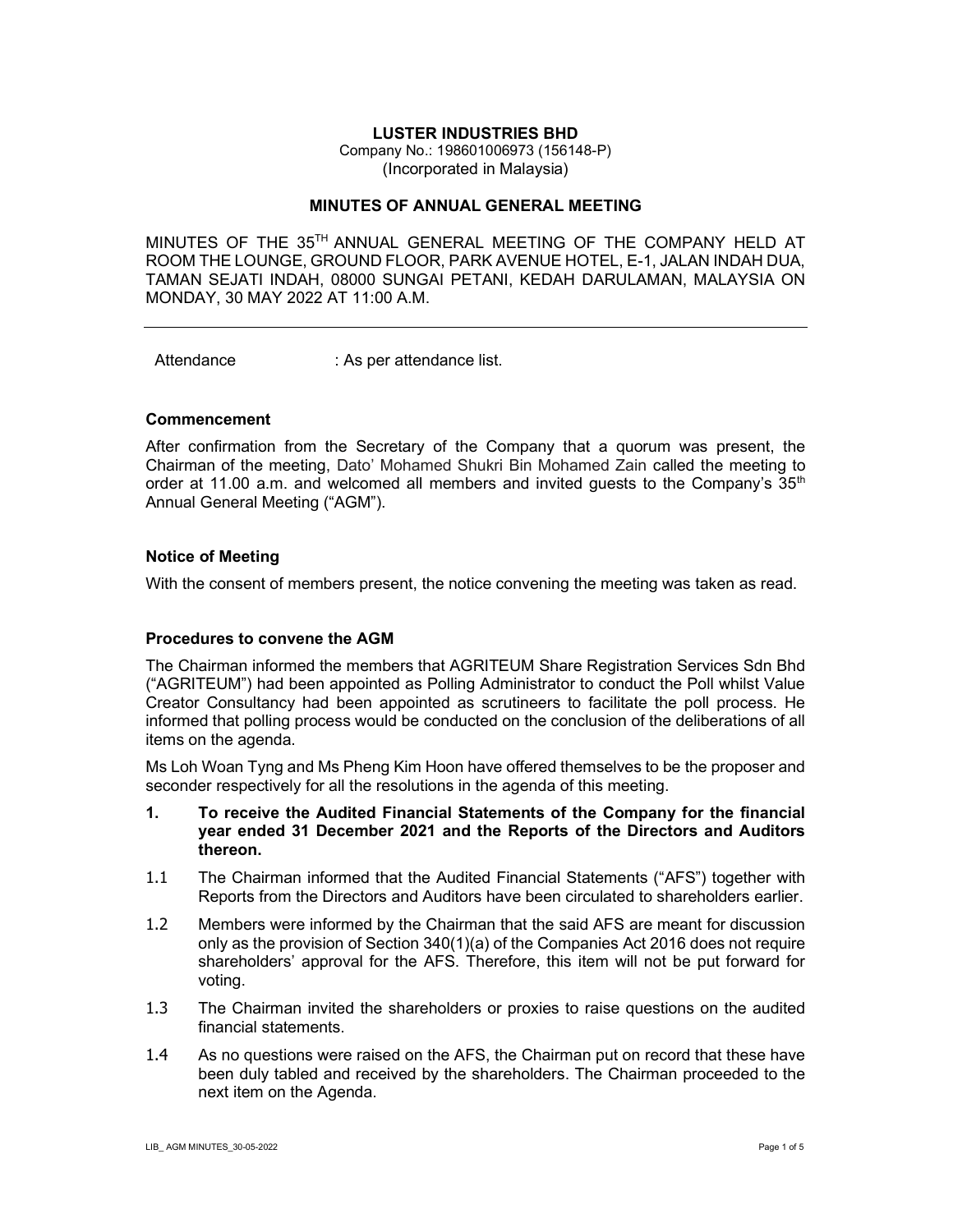### 2. Ordinary Resolution 1

To approve the payment of Directors' fees and Directors' benefits amounting to RM300,000.00 for the financial year ending 31 December 2022 ("FYE22")

- 2.1 The Chairman informed the members that Ordinary Resolution 1 concerned the payment of Directors' Fees and Directors' benefits of up to RM300,000.00 in respect of FYE22.
- 3. Ordinary Resolution 2 and 3

## To re-elect the following Directors who retire in accordance with Article 95 of the Company's Constitution.

3.1 The Chairman informed the members that Ordinary Resolution 2 and 3 dealt with the re-election of Directors, namely, Mr. Chuah Chong Ewe and Mr. Wee Song He, Wilson. Both retire pursuant to Article 95 of the Company's Constitution and being eligible have offered themselves for re-election.

## 4. Ordinary Resolutions 4

## To re-elect Mr Chuah Chong San who retires in accordance with the Company's Constitution pursuant to Article 102 of the Company's Constitution.

The Chairman informed the members that Ordinary Resolution 4 dealt with the reelection of Mr. Chuah Chong San as director of the Company pursuant to Article 102 of the Company's Constitution.

## 5. Ordinary Resolution 5

To re-appoint Messrs. Grant Thornton Malaysia PLT as Auditors of the Company until the conclusion of the next Annual General Meeting and to authorise the Directors to fix their remuneration.

5.1 The Chairman informed the members that Ordinary Resolution 5 was to approve the re-appointment of the Company's Auditors, Messrs. Grant Thornton Malaysia PLT and to authorise the Directors to fix their remuneration.

#### 6. Ordinary Resolution 6

#### Authority to Issue Shares

6.1 Members were informed by the Chairman that Ordinary Resolution 6 was to consider the motion on the resolution pursuant to Sections 75 and 76 of the Companies Act 2016, and subject to the approvals of the relevant Governmental and/or regulatory authorities, the Directors be and are hereby empowered to issue shares in the Company, at such time and upon such terms and conditions and for such purposes as the Directors may, in their absolute discretion deem fit, provided that the aggregate number of shares issued pursuant to this resolution in any one financial year does not exceed 20% of the total number of issued shares (excluding treasury shares) of the Company for the time being and that the Directors be and are also empowered to obtain the approval from Bursa Malaysia Securities Berhad for the listing of and quotation for the additional shares so issued and that such authority shall continue to be in force until the conclusion of the next Annual General Meeting of the Company.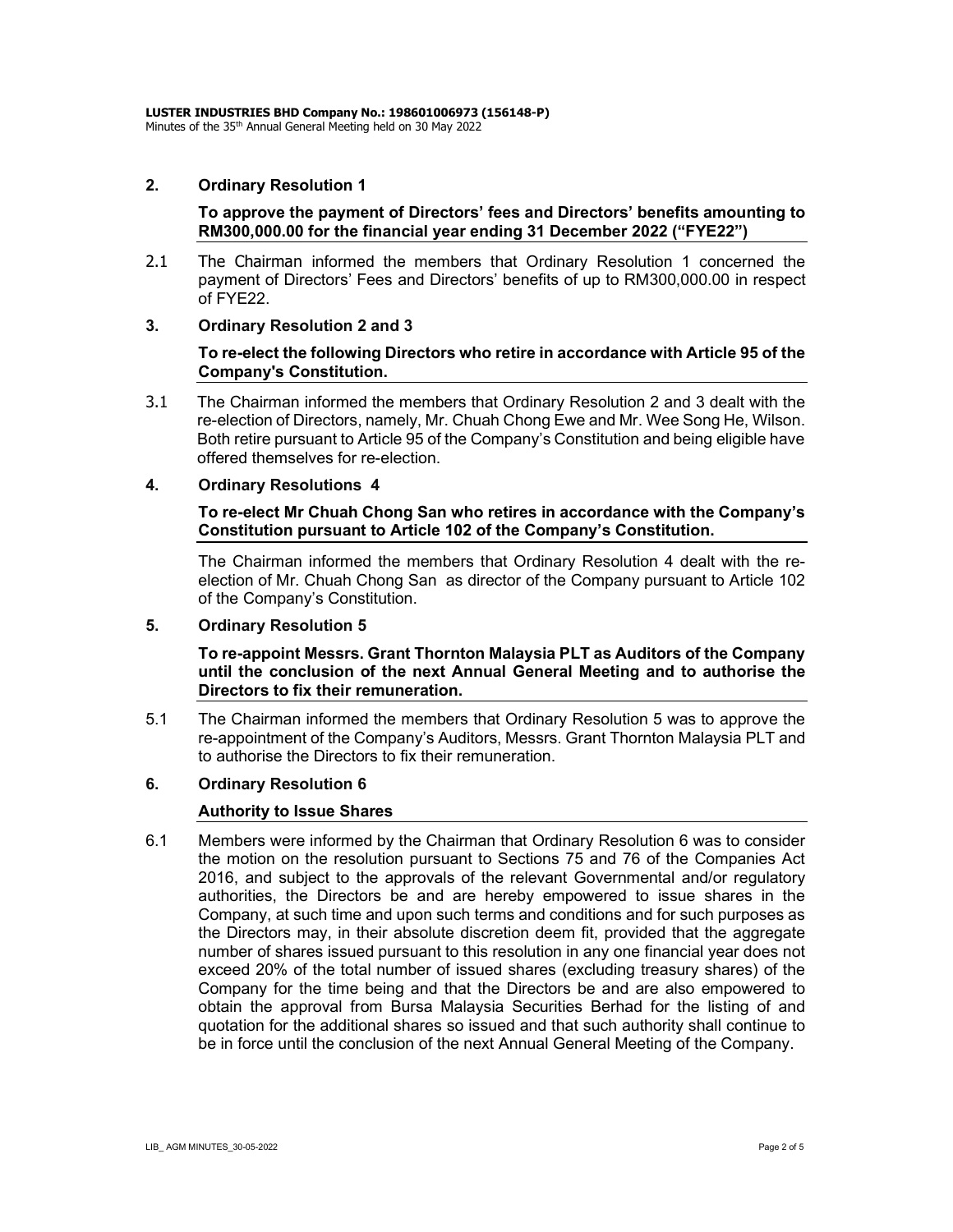6.2 He informed the members that the mandate will provide the Company the flexibility to allot shares, any possible fund raising exercises, as well as, in the event of any strategic opportunity involving equity deals which may require the Company to allot and issue new shares on urgent basis and thereby reducing the administrative time and costs associated with the convening of additional shareholders' Meeting(s).

## 7. Ordinary Resolution 7

Proposed New and Renewal of Shareholders' Mandate For Recurrent Related Party Transactions of a Revenue or Trading Nature ("Proposed Shareholders' Mandate")

- 7.1 The Chairman informed the members that Ordinary Resolution 7 dealt with the Proposed New and Renewal of Shareholder Mandate for Recurrent Related Party Transactions of a Revenue or Trading Nature.
- 7.2 He informed the members that the proposed Ordinary Resolution 7, if passed, will allow the Company and/or its subsidiaries to enter into the existing recurrent related party transactions under the Proposed Shareholders' Mandate pursuant to the provisions of the Main Market Listing Requirements of Bursa Securities without the necessity to convene separate general meetings from time to time to seek shareholders' approval as and when such recurrent related party transactions occur. This would reduce substantial administrative time and expenses associated with the convening of such meetings without compromising the corporate objectives of the Group or affecting the business opportunities available to the Group, The Proposed Shareholders' Mandate is subject to renewal on an annual basis.The Chairman proceeded to request a shareholder or a proxy to propose and second the motion.

#### 8. Ordinary Resolution 8

## Retention of Dato' Mohamed Shukri Bin Mohamed Zain as Independent Non-Executive Director

The Chairman then informed the members that this agenda involved the re-election of himself as the Independent Non-Executive Director of the Company and hence passed the chair to the Independent Non-Executive Director, Encik Ahmad Kamal Bin S. Awab ("Encik Kamal").

Encik Kamal informed the Meeting that the Ordinary Resolution 8 was to re-elect Dato' Mohamed Shukri Bin Mohamed Zain, who have served in the company for a cumulative term of more than ninth (9) years, to continue to act as independent nonexecutive directors of the company.

Pursuant to the Malaysian Code on Corporate Governance ("MCCG"), if the Company continued to retain the independent director after the ninth year, the Company should seek annual shareholders' approval through a two-tier voting process. Under the two-tier voting process, shareholders' votes would be casted in the following manner at the same shareholders meeting:

• Tier 1: Only the Large Shareholders of the company Mr. Chuah Chong Ewe would vote; and

• Tier 2: Shareholders other than Large Shareholders would vote.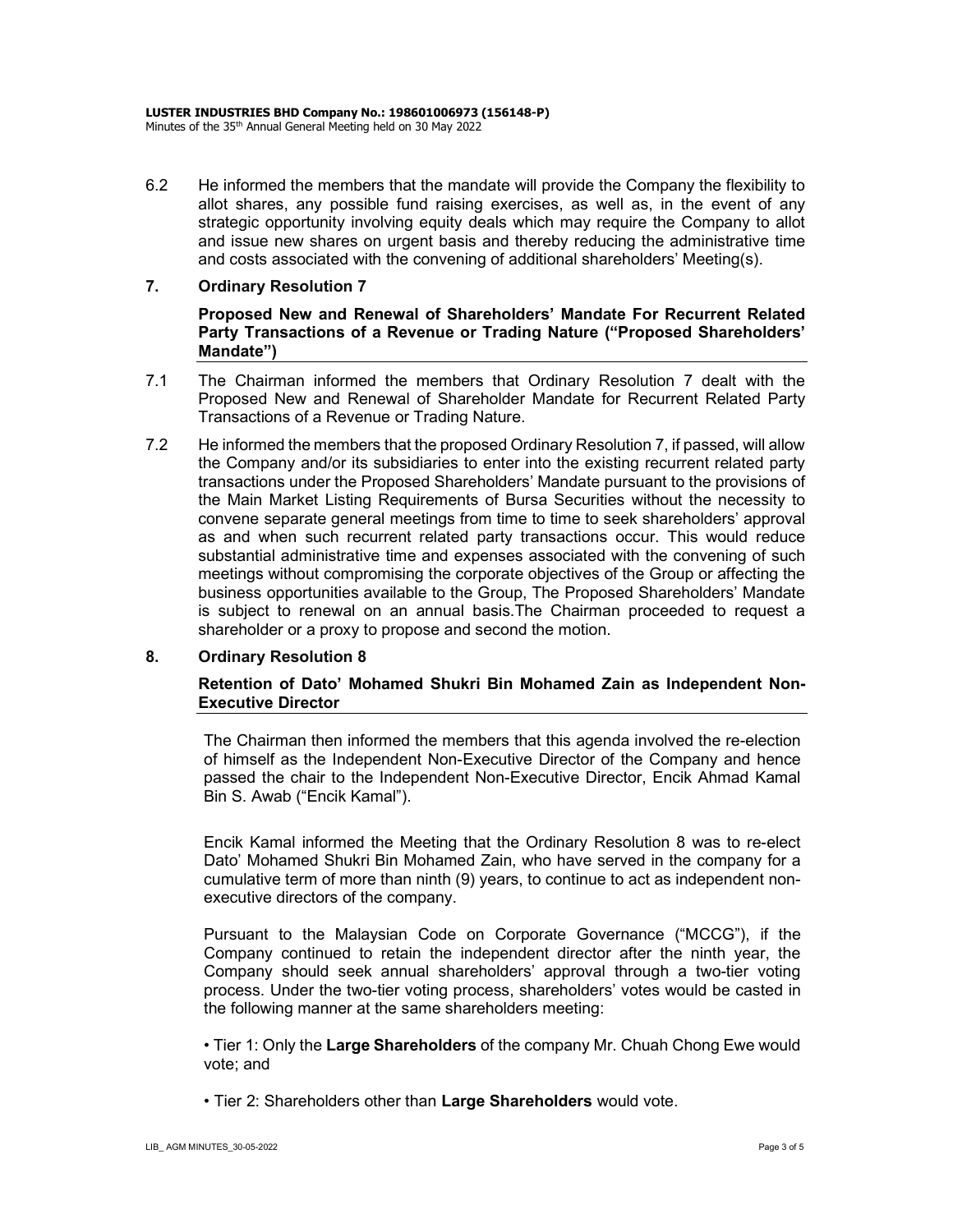Therefore, the decision for the above resolutions would be determined based on the vote of Tier 1 and a simple majority of Tier 2. The resolutions would be deemed successful if both Tier 1 and Tier 2 votes support the resolutions

However, the resolutions would be deemed to be defeated where the vote between the two tiers differs or where Tier 1 voter(s) have abstained from voting.

## 9. Other business

9.1 The Chairman informed the members that no notice for any other business was received.

## 10. Poll voting

- 10.1 The Chairman invited Ms Chin from AGRITEUM to brief the shareholders and proxies on the polling procedure. After Ms Chin finished the briefing, the Chairman requested the members and proxy holders to cast their votes in the voting slips which were distributed to them earlier.
- 10.2 The Chairman informed the members that the meeting would be adjourned for 30 minutes or until the counting of the votes was completed. He further informed the members that the meeting would resume thereafter for the declaration of the result of the poll.
- 10.3 At 11.45 a.m, The Chairman called the meeting to order for the declaration of the poll results, which have been verified by Messrs Value Creator Consultancy, the Scrutineer.
- 10.4 The Chairman announced the poll results in respect of Ordinary Resolution 1 to 8 received from Scrutineer as follows:-

| Ordinary Resolution (s)      | <b>FOR</b>                 |         | <b>AGAINST</b>             |        |
|------------------------------|----------------------------|---------|----------------------------|--------|
|                              | Number of<br><b>Shares</b> | $\%$    | Number of<br><b>Shares</b> | $\%$   |
| <b>Ordinary Resolution 1</b> | 758,228,857                | 99.9887 | 85,000                     | 0.0112 |
| <b>Ordinary Resolution 2</b> | 660,718,857                | 100     |                            |        |
| <b>Ordinary Resolution 3</b> | 758,313,857                | 100     |                            |        |
| <b>Ordinary Resolution 4</b> | 758,313,857                | 100     |                            |        |
| <b>Ordinary Resolution 5</b> | 758,313,857                | 100     |                            |        |
| Ordinary Resolution 6        | 757,713,857                | 100     |                            |        |
| <b>Ordinary Resolution 7</b> | 534, 199, 357              | 100     |                            |        |
| Ordinary Resolution 8        |                            |         |                            |        |
| Tier 1                       | 201,545,000                | 100     |                            |        |
| Tier 2                       | 556,768,857                | 100     |                            |        |